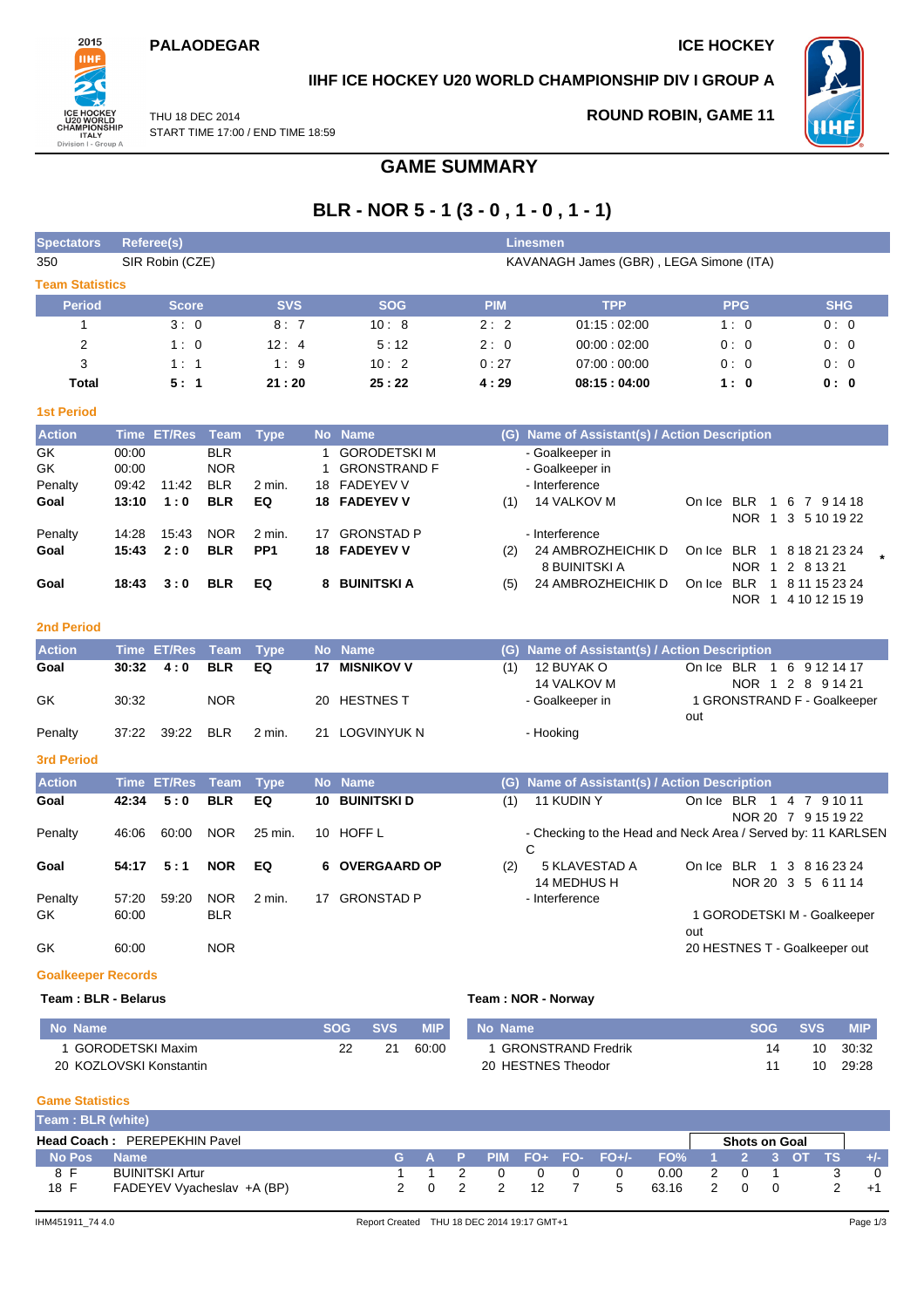#### **PALAODEGAR ICE HOCKEY**



# **IIHF ICE HOCKEY U20 WORLD CHAMPIONSHIP DIV I GROUP A**

THU 18 DEC 2014 START TIME 17:00 / END TIME 18:59

### **ROUND ROBIN, GAME 11**



| <b>Head Coach: PEREPEKHIN Pavel</b> |                            |             |   |                |                |             |              |          | <b>Shots on Goal</b> |              |                |             |                        |       |
|-------------------------------------|----------------------------|-------------|---|----------------|----------------|-------------|--------------|----------|----------------------|--------------|----------------|-------------|------------------------|-------|
| <b>No Pos</b>                       | <b>Name</b>                | G           | A | P              | <b>PIM</b>     | $FO+$       | FO-          | $FO+/-$  | FO%                  |              | $\overline{2}$ | 3           | <b>OT</b><br><b>TS</b> | $+/-$ |
| 22 D                                | KHENKEL Kristian +C        | 0           | 0 | $\mathbf 0$    | 0              | 0           | 0            | 0        | 0.00                 | 0            | 0              |             |                        | 0     |
| 23 D                                | <b>USTINENKO Nikita</b>    | 0           | 0 | 0              | 0              | 0           | 0            | 0        | 0.00                 | 0            | 0              | 2           | 2                      | 0     |
| 24 F                                | AMBROZHEICHIK Dmitri +A    | $\mathbf 0$ | 2 | $\overline{2}$ | $\Omega$       | $\mathbf 0$ | $\mathbf{0}$ | 0        | 0.00                 | 1            |                | $\Omega$    | $\overline{2}$         | 0     |
| 3 D                                 | <b>DYUKOV Roman</b>        | 0           | 0 | 0              | 0              | 0           | 0            | 0        | 0.00                 |              | 0              | 0           |                        | $-1$  |
| D<br>11                             | <b>KUDIN Yegor</b>         | 0           |   |                | 0              | 0           | 0            | 0        | 0.00                 | 0            | 0              | $\Omega$    | 0                      | $+2$  |
| 16 F                                | VARIVONCHIK Igor           | 0           | 0 | 0              | 0              | 6           | 4            | 2        | 60.00                | 0            | 0              | 2           | 2                      | $-1$  |
| $\mathsf{F}$<br>19                  | SHANTYKA Alexei            | 0           | 0 | 0              | 0              | 0           | 0            | 0        | 0.00                 | 0            | 0              |             |                        | 0     |
| 21 F                                | LOGVINYUK Nikolai          | $\Omega$    | 0 | $\Omega$       | $\overline{2}$ | $\mathbf 0$ | 0            | 0        | 0.00                 | 0            | 0              | $\Omega$    | $\Omega$               | 0     |
| 6 D                                 | <b>MARTSUL Vitali</b>      | 0           | 0 | 0              | 0              | 0           | 0            | 0        | 0.00                 | 0            | 0              | 0           | 0                      | $+2$  |
| 9<br>D                              | STANKEVICH Sergei          | $\Omega$    | 0 | 0              | 0              | 0           | 0            | 0        | 0.00                 | 0            | 0              | 0           | 0                      | $+3$  |
| 12 F                                | <b>BUYAK Oleg</b>          | 0           |   |                | 0              | 7           | 9            | -2       | 43.75                | 0            |                | 0           |                        | $+1$  |
| 14 F                                | <b>VALKOV Maxim</b>        | 0           | 2 | 2              | 0              | 0           | 0            | 0        | 0.00                 | $\mathbf{1}$ | 0              | 2           | 3                      | $+2$  |
| 17 F                                | MISNIKOV Vladislav         |             | 0 | 1              | 0              | $\mathbf 0$ | $\mathbf 0$  | 0        | 0.00                 | 1            |                | $\mathbf 0$ | $\overline{2}$         | $+1$  |
| 4 D                                 | <b>FALKOVSKI Stepan</b>    | 0           | 0 | 0              | 0              | 0           | 0            | 0        | 0.00                 | 0            |                | 0           |                        | $+1$  |
| 5 D                                 | <b>BOKUN Danil</b>         | 0           | 0 | 0              | 0              | 0           | 0            | 0        | 0.00                 | 0            | 0              | $\Omega$    | 0                      | 0     |
| 7 F                                 | <b>NOVIK Vladislav</b>     | 0           |   |                | 0              | 6           | 4            | 2        | 60.00                |              | 0              | 0           |                        | $+2$  |
| 10 F                                | <b>BUINITSKI Dmitri</b>    |             | 0 |                | 0              | 0           | 0            | 0        | 0.00                 | -1           |                |             | 3                      | $+1$  |
| 15 F                                | <b>GERASIMOVICH Dmitri</b> | $\Omega$    | 0 | $\Omega$       | 0              | $\mathbf 0$ | 0            | $\Omega$ | 0.00                 | 0            | 0              | $\Omega$    | $\Omega$               | $+1$  |
| 1 GK                                | <b>GORODETSKI Maxim</b>    | 0           | 0 | 0              | 0              |             |              |          |                      | 0            | 0              | 0           | 0                      |       |
| 20 GK                               | KOZLOVSKI Konstantin       | 0           | 0 | 0              | 0              |             |              |          |                      |              | 0              | 0           | 0                      |       |
| Total                               |                            | 5           |   | 12             | 4              | 31          | 24           |          | 56.36                | 10           | 5              | 10          | 25                     |       |

| Team: NOR (red)    |                                |             |              |             |            |       |     |          |       |   |                      |              |           |                |             |
|--------------------|--------------------------------|-------------|--------------|-------------|------------|-------|-----|----------|-------|---|----------------------|--------------|-----------|----------------|-------------|
|                    | Head Coach: NILSEN Sjur Robert |             |              |             |            |       |     |          |       |   | <b>Shots on Goal</b> |              |           |                |             |
| <b>No Pos</b>      | <b>Name</b>                    | G           | A            | P           | <b>PIM</b> | $FO+$ | FO- | $FO+/-$  | FO%   |   | $\overline{2}$       | 3            | <b>OT</b> | <b>TS</b>      | $+/-$       |
| $2$ D              | NORSTEBO Mattias +A (BP)       | 0           | 0            | 0           | 0          | 0     | 0   | 0        | 0.00  | 3 | 3                    | 0            |           | 6              | $-1$        |
| D<br>8             | <b>SATERAAS Emil</b>           | 0           | 0            | 0           | 0          | 0     | 0   | $\Omega$ | 0.00  | 0 | 0                    | 0            |           | 0              | $-1$        |
| F<br>10            | HOFF Ludvig +C                 | 0           | 0            | 0           | 25         | 8     |     | 4        | 66.67 | 2 | 1                    | 0            |           | 3              | $-2$        |
| F<br>19            | <b>RONNILD Martin</b>          | 0           | 0            | 0           | 0          | 2     |     | 1        | 66.67 | 0 | 0                    | 0            |           | 0              | $-3$        |
| 22 F               | <b>SOBERG Markus</b>           | 0           | 0            | 0           | 0          | 0     | 0   | 0        | 0.00  | 1 | 0                    | 0            |           |                | $-2$        |
| 4 D                | <b>BULL Christian</b>          | 0           | 0            | 0           | 0          | 0     | 0   | 0        | 0.00  | 0 | 1                    | 0            |           |                | -1          |
| $\mathsf{F}$<br>6  | <b>OVERGAARD Ole Petter</b>    |             | 0            |             | 0          | 5     | 9   | $-4$     | 35.71 | 0 | $\mathbf 0$          |              |           |                | $+1$        |
| 12 D               | <b>HAUGEN Magnus</b>           | 0           | $\Omega$     | $\Omega$    | $\Omega$   | 0     | 0   | $\Omega$ | 0.00  |   | 0                    | $\Omega$     |           |                | $-1$        |
| F<br>23            | <b>STORMLI Hakon imset</b>     | 0           | 0            | 0           | 0          | 0     | 0   | 0        | 0.00  | 0 | $\overline{2}$       | $\mathbf 0$  |           | $\overline{2}$ | $\mathbf 0$ |
| 24 F               | <b>OLSEN Thomas</b>            | $\Omega$    | 0            | $\Omega$    | 0          | 1     | 4   | $-3$     | 20.00 | 0 | $\overline{2}$       | 0            |           | $\overline{2}$ | $\mathbf 0$ |
| 3 D                | NIPE Jesper                    | 0           | 0            | 0           | 0          | 0     | 0   | 0        | 0.00  | 1 | 0                    | 0            |           |                | 0           |
| D<br>5             | <b>KLAVESTAD Andreas</b>       | 0           | 1            |             | 0          | 0     | 0   | 0        | 0.00  | 0 | 0                    |              |           |                | $\mathbf 0$ |
| F<br>13            | <b>HENRIKSEN Magnus</b>        | 0           | 0            | 0           | 0          | 2     | 7   | $-5$     | 22.22 | 0 | 0                    | $\mathbf 0$  |           | 0              | 0           |
| $\mathsf{F}$<br>15 | <b>HENRIKSEN Anders</b>        | $\mathbf 0$ | $\Omega$     | 0           | 0          | 0     | 0   | $\Omega$ | 0.00  | 0 | $\mathbf 0$          | 0            |           | 0              | $-2$        |
| 17 F               | <b>GRONSTAD Petter</b>         | 0           | $\Omega$     | 0           | 4          | 0     | 0   | $\Omega$ | 0.00  | 0 | 0                    | 0            |           | 0              | $\mathbf 0$ |
| 7 D                | <b>KAASASTUL Christian</b>     | 0           | 0            | 0           | 0          | 0     | 0   | 0        | 0.00  | 0 | 0                    | 0            |           | 0              | $-1$        |
| F<br>9             | <b>HENRIKSEN Mats</b>          | 0           | 0            | 0           | 0          | 4     | 4   | $\Omega$ | 50.00 | 0 | 0                    | 0            |           | 0              | $-2$        |
| F<br>11            | <b>KARLSEN Christoffer</b>     | 0           | 0            | 0           | 0          | 0     | 0   | 0        | 0.00  | 0 | 1                    | 0            |           |                | $+1$        |
| F<br>14            | MEDHUS Henrik +A               | 0           |              |             | 0          | 2     | 2   | $\Omega$ | 50.00 | 0 | 2                    | $\Omega$     |           | 2              | $\mathbf 0$ |
| 21 F               | <b>OLSEN Colin</b>             | 0           | 0            | $\mathbf 0$ | 0          | 0     | 0   | 0        | 0.00  | 0 | $\mathbf 0$          | 0            |           | 0              | $-1$        |
| 1 GK               | <b>GRONSTRAND Fredrik</b>      | 0           | 0            | 0           | 0          |       |     |          |       | 0 | 0                    | 0            |           | 0              |             |
| 20 GK              | <b>HESTNES Theodor</b>         | 0           | 0            | 0           | 0          |       |     |          |       | U | 0                    | 0            |           | 0              |             |
| <b>Total</b>       |                                | 1           | $\mathbf{2}$ | 3           | 29         | 24    | 31  | -7       | 43.64 | 8 | 12                   | $\mathbf{2}$ |           | 22             |             |